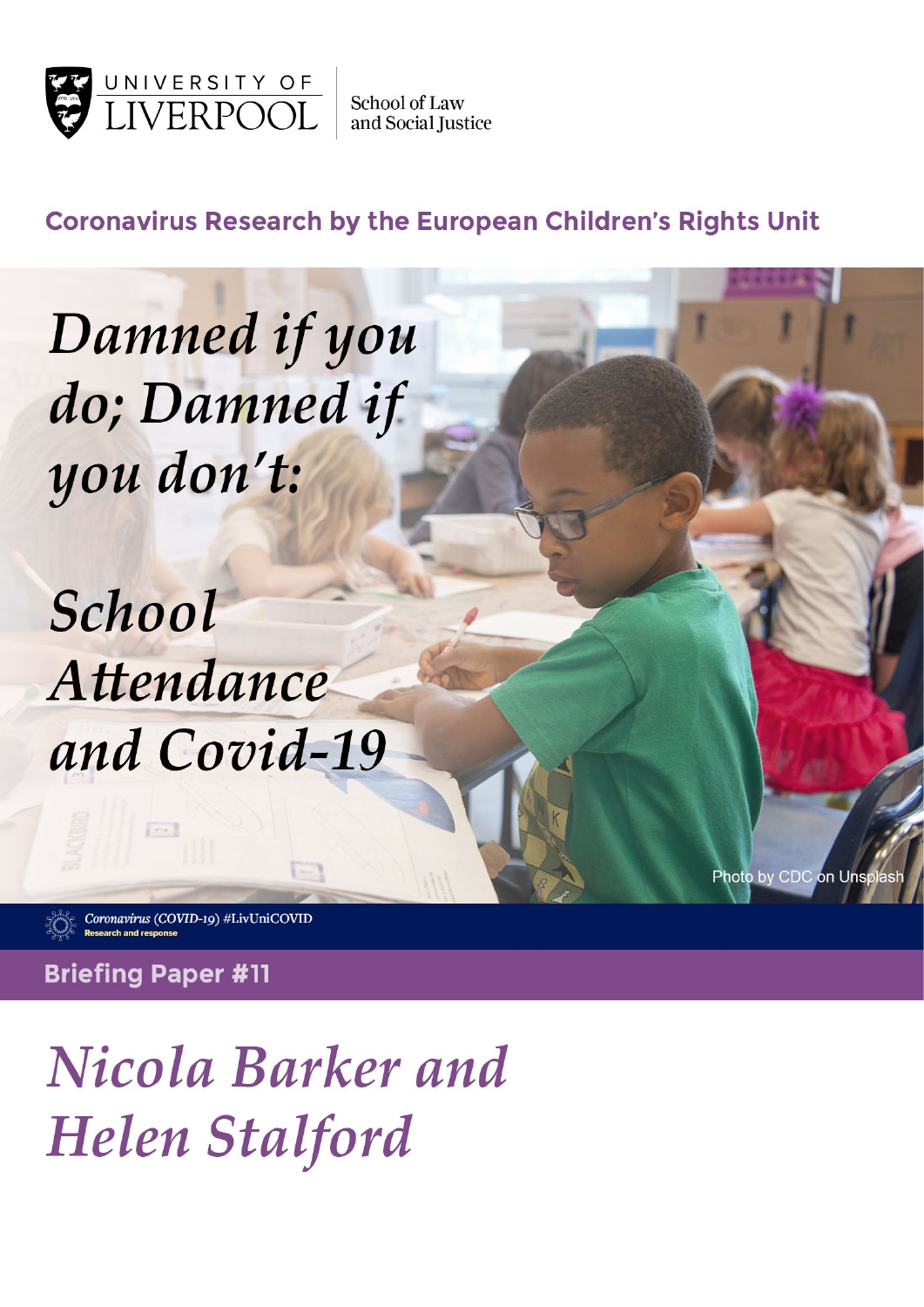*Damned if you do; Damned if you don't: School Attendance and Covid-19 –* **Nicola Barker and Helen Stalford**

*Briefing Paper #11*

### **Introduction**

One of the most significant effects of Covid-19 has been on children's education. After two extended periods of national lockdown and several ongoing localised lockdowns it is natural to assume that any move to facilitate children's return to school should be welcomed, essential even. Indeed, current Government policy is that school attendance is mandatory. But an eagerness to minimise any further disruption to children's learning has triggered what many believe – including many parents – to be a reckless move that exposes children and their families to a heightened and disproportionate risk of Covid-19 infection.

Following a judicial review threat from the [Good Law Project,](https://goodlawproject.org/update/schools-must-support-cev-families/) the Department for Education have revised their [guidance to schools.](https://www.gov.uk/government/publications/actions-for-schools-during-the-coronavirus-outbreak/schools-covid-19-operational-guidance) It now notes that rather than imposing a blanket obligation on parents to send their children back to school, schools must consider each request for leave on its own merits and cannot decide on a blanket basis to refuse to authorise absences.

This briefing explains precisely what the legal requirements are, for parents, schools, and local authorities, when making such decisions concerning children.

### **1. Do parents have to send their children to school?: What the Law Says**

In general, parents/primary carers are required to ensure that their children attend school. If they do not and the absence is recorded as 'unauthorised' by the school, parents can be issued a fixed penalty notice of £60 per parent by the Local Authority, rising to £120 per parent if not paid within 21 days. There is no right of appeal. Parents can also be prosecuted under the [Education Act 1996,](https://www.legislation.gov.uk/ukpga/1996/56/section/444)  [s.444\(](https://www.legislation.gov.uk/ukpga/1996/56/section/444)1) or under s.444(1A) for failing to cause their child to attend school regularly. The penalty, following successful prosecution for the aggravated offence of knowing that their child is not attending school and failing to cause them to attend, is a fine of up to £2500 and/or 3 months in prison. There are defences to this if the parent can prove they had 'reasonable justification' for their child's absence (s.444(1B)) or if the child was prevented from attending by 'any unavoidable cause' (s.444(2A)).

The [Education \(Pupil Registration\) \(England\) Regulations 2006](https://www.legislation.gov.uk/uksi/2006/1751/contents/made) require that an absence shall be treated as authorised if the child is unable to attend 'by reason of sickness [or unavoidable cause'](https://www.legislation.gov.uk/uksi/2006/1751/regulation/6/made). The Regulations do not define 'unavoidable cause' but specialist legal advice obtained by [The Good Law Project](https://drive.google.com/file/d/1J7BmKErf7QNicxhOH3In5NEBDmPD2hs7/view) from Fiona Scolding Q.C. and Yaaser Vanderman has noted that it is "well within [schools']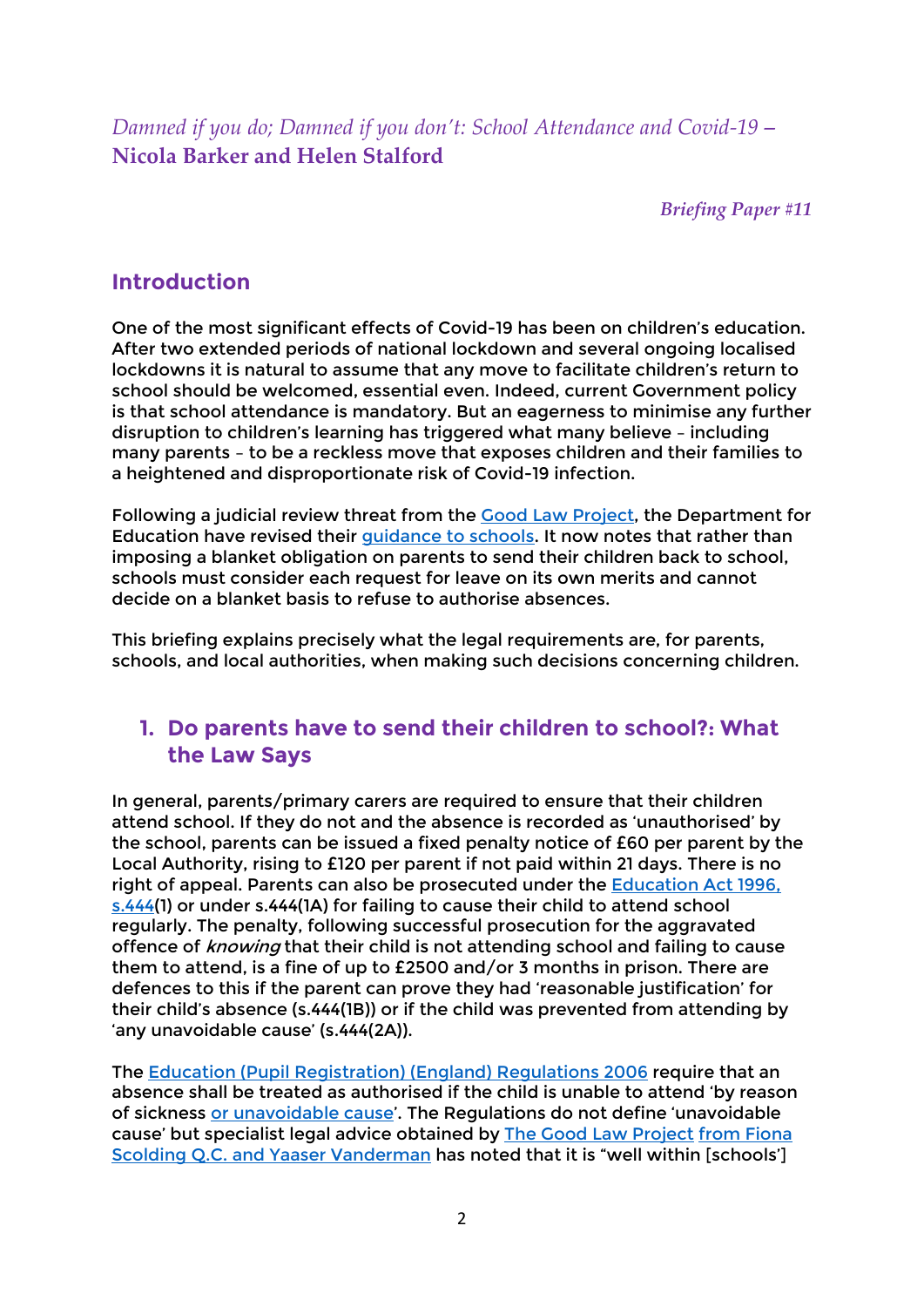discretion" to decide that an absence is authorised where a child or their family member is clinically vulnerable to Covid-19.

Under the 2006 Regulations schools may also grant a leave of absence. Unless there are 'exceptional circumstances' this leave of absence may not be for more than ten school days in any school year. Again, 'exceptional circumstances' are not defined in the Regulations and could reasonably include a global pandemic. There is, therefore, some discretion offered to schools to authorise absences. The different ways in which this discretion is exercised have meant that some schools are authorising absences where children or their household members are clinically vulnerable to Covid-19 and some are not.

# **2. Determining whether school attendance is in children's best interests**

Any time a public authority – like a school - exercises discretion they must do so in accordance with the law. This includes exercising this discretion in a way that is compatible with the Human Rights Act 1998, the Equality Act 2010 and, where the decision involves children, it must also be compatible with the UK's international obligations to protect children's rights, as enshrined in the [1989 UN](https://downloads.unicef.org.uk/wp-content/uploads/2016/08/unicef-convention-rights-child-uncrc.pdf?_adal_sd=www.unicef.org.uk.1635262137215&_adal_ca=so%3DLive%26me%3Dorganic%26ca%3D(not%2520set)%26co%3D(not%2520set)%26ke%3D(not%2520set).1635262137215&_adal_cw=1635262133668.1635262137215&_adal_id=05f53f22-4ce0-47e4-b914-16e44fdcb63d.1635262134.2.1635262134.1635262134.9db235ed-efdc-4a50-8ce2-eb57b522f3b1.1635262137215&_ga=2.106654980.684304832.1635262133-1928857528.1554987674)  [Convention on the Rights of the Child](https://downloads.unicef.org.uk/wp-content/uploads/2016/08/unicef-convention-rights-child-uncrc.pdf?_adal_sd=www.unicef.org.uk.1635262137215&_adal_ca=so%3DLive%26me%3Dorganic%26ca%3D(not%2520set)%26co%3D(not%2520set)%26ke%3D(not%2520set).1635262137215&_adal_cw=1635262133668.1635262137215&_adal_id=05f53f22-4ce0-47e4-b914-16e44fdcb63d.1635262134.2.1635262134.1635262134.9db235ed-efdc-4a50-8ce2-eb57b522f3b1.1635262137215&_ga=2.106654980.684304832.1635262133-1928857528.1554987674) (UNCRC). A particularly relevant obligation imposed by the UNCRC is contained in Article 3(1) which states that:

*In all actions concerning children, whether undertaken by public or private social welfare institutions, courts of law, administrative authorities or legislative bodies, the best interests of the child shall be a primary consideration*

Article 3(2) of the UNCRC further states that:

*States Parties undertake to ensure the child such protection and care as is necessary for his or her well-being, taking into account the rights and duties of his or her parents, legal guardians, or other individuals legally responsible for him or her, and, to this end, shall take all appropriate legislative and administrative measures.*

This imposes a specific yet often neglected obligation to take all appropriate measures to ensure children's well-being, with **the rights and duties of their carers in mind.** 

Applied to children's schooling in the context of Covid, this provision imposes an obligation on school authorities to consider how decisions around children's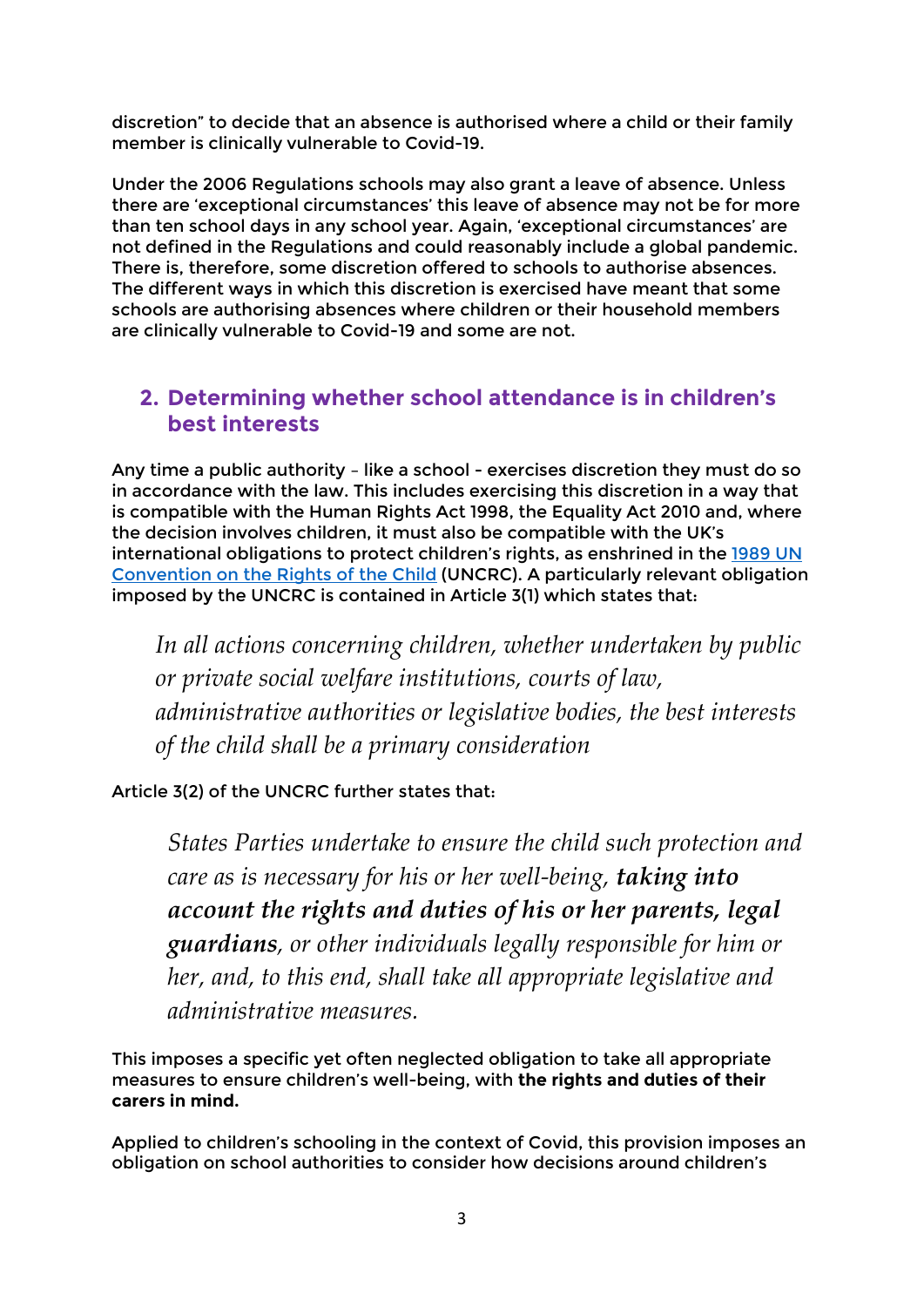attendance impact on the rights and vulnerabilities not just of children themselves, but of those who care for them, including their parents**.** 

The 'best interests' obligation contained in Article 3 UNCRC should be read in conjunction with the relevant domestic legal framework relating children's welfare. When it comes to assessing whether it is in children's best interests to attend school in the face of Covid-related risks, the [Children Act 1989](https://www.legislation.gov.uk/ukpga/1989/41/section/1) is particularly relevant. This requires that **every decision involving a child must treat that individual child's welfare as** the paramount consideration (s.1(1)). This means that where schools or local authorities are exercising discretionary powers such as authorising absences, a blanket policy requiring all children to return to school should be accompanied by provision and a process for considering **a child's full and individual circumstances.** This might include factors relating to a particular child's mental and physical health, whether any specific educational needs can be more effectively accommodated in school or at home, whether they are at a key transitional stage in their education, whether there is someone to care for and educate them at home, and whether their social and cultural needs favour school attendance. Other verified evidence, including what we know about the effects of Covid-19, should also be taken into account.

# **3. What Covid-related evidence tells us about the safety of insisting on school attendance**

Under normal circumstances it would be uncontroversial that a child's welfare would usually require them to attend school. However, there is currently a novel coronavirus that has hospitalised over 500,000 people and killed over 160,000 people since [March 2020.](https://coronavirus.data.gov.uk/) The [Office for National Statistics](https://www.ons.gov.uk/peoplepopulationandcommunity/healthandsocialcare/conditionsanddiseases/bulletins/prevalenceofongoingsymptomsfollowingcoronaviruscovid19infectionintheuk/7october2021#prevalence-of-ongoing-symptoms-following-coronavirus-infection-in-the-uk-data) estimates that 1.1 million people in the UK are living with long covid, including 1 in 7 of those children who have caught the virus so far according to the [British Medical](https://www.bmj.com/content/374/bmj.n2157)  [Journal.](https://www.bmj.com/content/374/bmj.n2157) This includes symptoms that limit people's day-to-day activities. Despite previous UK government assertions to the contrary, the [medical evidence](https://jamanetwork.com/journals/jamanetworkopen/fullarticle/2784812) demonstrates that children are often the first person to bring Covid-19 into the home from school.

With appropriate mitigation measures in place, including mandatory masks, distancing, isolation of known contacts, and good ventilation provided by open windows and HEPA filtration systems, some [school districts](https://www.nytimes.com/2021/10/19/us/california-covid-school-closures.html) in the US have managed to prevent Covid-19 outbreaks in schools and Independent SAGE have [recommended](https://www.independentsage.org/september-2021-an-urgent-plan-for-safer-schools/) similar measures here. However, the UK government has chosen not to take these measures and cases amongst school children have increased dramatically since schools returned in September, with 1 in 33 of all primary school children currently infected according to the ONS statistics for 15 October 2021. Children are being subjected to ['inevitable'](https://www.theguardian.com/society/2021/sep/22/chris-whitty-warns-mps-it-is-inevitable-unvaccinated-children-will-catch-covid) (according to the Chief Medical Officer) infection with a novel coronavirus with potentially serious and long-term impacts on their own and their families' health. It is unsurprising in this context that some parents have concluded that they do not want their children to attend school.

But even if these risks are acknowledged, there are also clear risks to children's educational attainment, social development, and mental health if they miss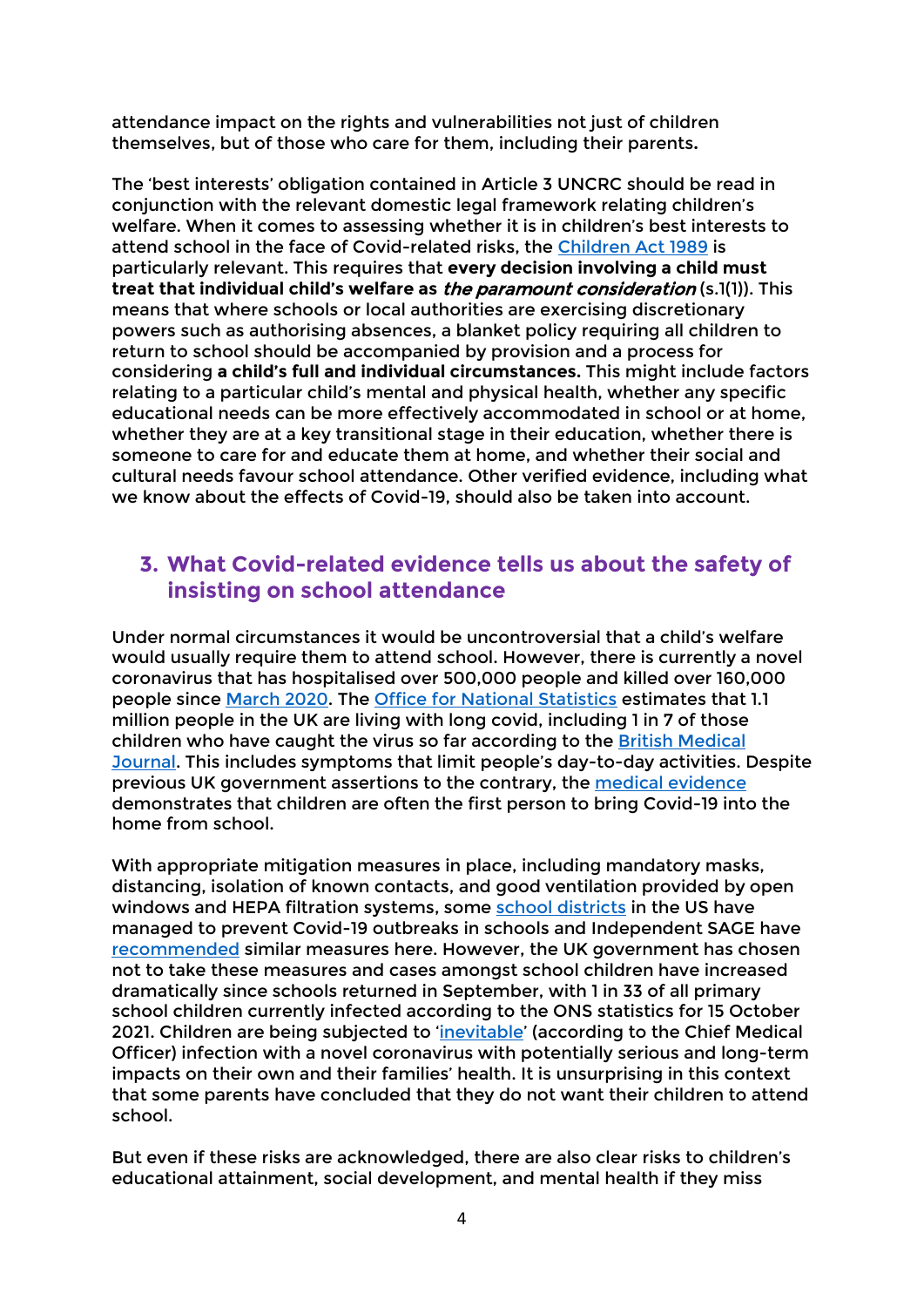school, particularly for extended periods. For some children there will also be potential safeguarding concerns. Given the complexities of determining whether school attendance is in a child's best interests, it is essential that decisionmakers follow a robust and well-evidenced process. This is supported by guidance from the UN Committee on the Rights of the Child, the expert body responsible for monitoring implementation of the UNCRC. It has asserted, for instance, that:

*Whenever a decision is to be made that will affect a specific child, an identified group of children or children in general, the decision-making process must include an evaluation of the possible impact (positive or negative) of the decision on the child or children concerned. Assessing and determining the best interests of the child require procedural guarantees. Furthermore, the justification of a decision must show that the right has been explicitly taken into account. In this regard, States parties shall explain how the right has been respected in the decision, that is, what has been considered to be in the child's best interests; what criteria it is based on; and how the child's interests have been weighed against other considerations, be they broad issues of policy or individual cases.*

(para 6(c) [General Comment No.14 of the UN Committee on](https://www.refworld.org/docid/51a84b5e4.html)  [the Rights of the Child\)](https://www.refworld.org/docid/51a84b5e4.html).

Thus, while good attendance figures are important for schools and there is considerable pressure coming from central government to ensure attendance remains high, a legally-compliant welfare assessment must be procedurally and substantively rigorous. In other words, schools and local authorities should follow a transparent, rigorous procedure when determining whether or not to authorise the absence of an individual children, taking into account all the available evidence. The following section illustrates what such a process might look like in the context of Covid-19.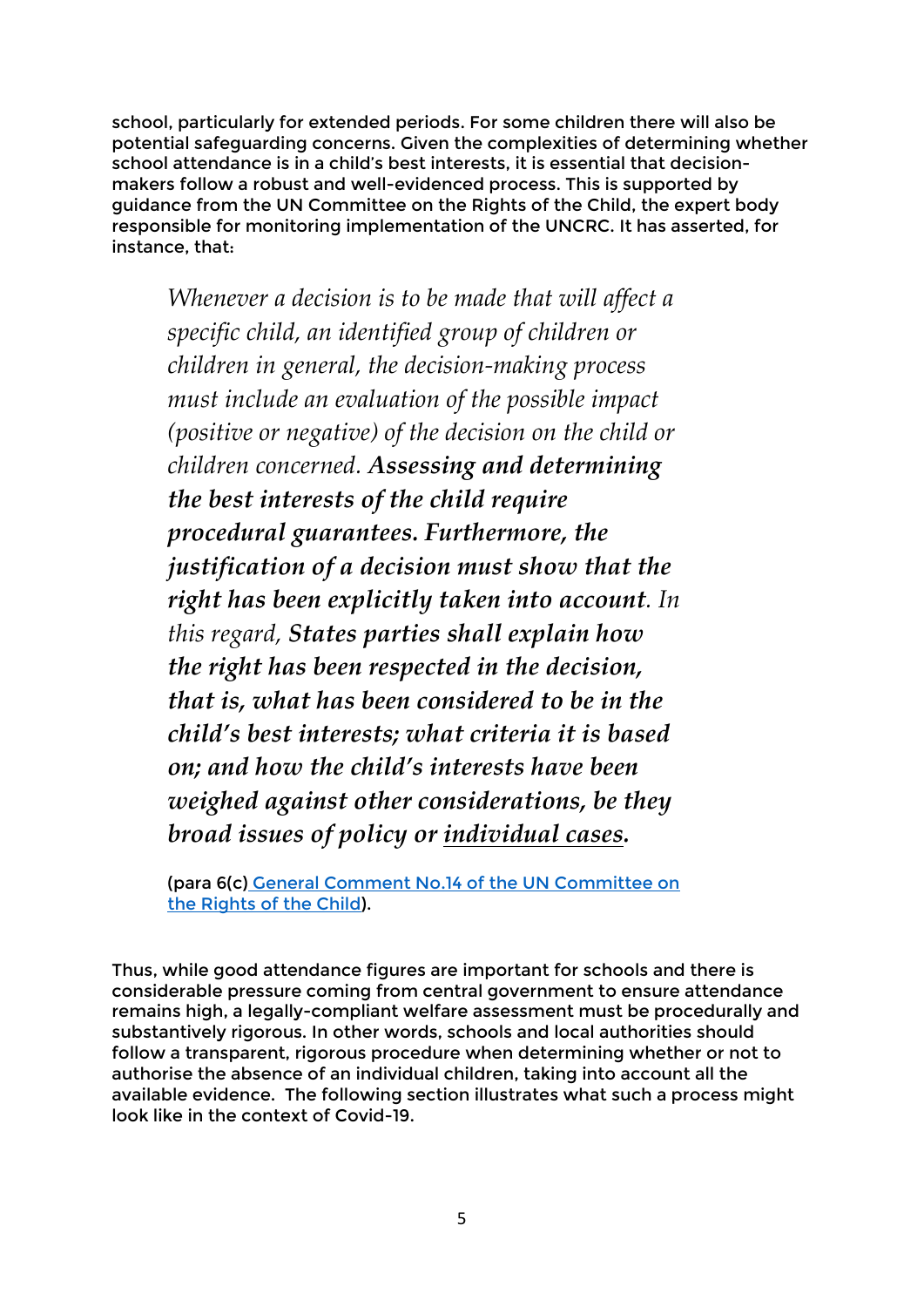# **4. How should schools and local authorities approach decisions to authorise or refuse to authorise a child's nonattendance?**

There are three questions, in particular, that should usefully guide decisions to authorise/refuse to authorise an absence. Each of these factors ensure that the child's welfare is placed front and centre of that decision, and recognise that children do not exist in isolation from or independent of their caring relationships:

#### **i. Is the child or a member of their household at higher risk of negative outcomes from catching Covid-19?**

Those with certain medical conditions are considered by the NHS to be at higher risk from Covid-19 (those deemed 'clinically vulnerable' or 'clinically extremely vulnerable'). Other [risk factors](https://www.nature.com/articles/s41586-020-2521-4) include age, sex, deprivation, and ethnicity. Requiring children or those with household members at higher risk to attend school in circumstances of acknowledged near certainty that they will catch Covid-19 is to potentially violate their and their families [right](https://www.echr.coe.int/Documents/Convention_ENG.pdf) to life and/or right to private and family life.

The impact on a child's welfare and life-chances of losing a parent or a parent suffering serious long-term illness is staggering and must be considered as part of a welfare assessment. Even where there are no heightened risk factors for a family, the possibility of serious illness (including long Covid) and death still exists for children, their parents, and their grandparents, albeit at a lower risk level, and should still be factored into the welfare assessment.

#### **ii. How well can the child learn at home?**

Some children struggled to learn at home during previous school closures/absences, while some thrived academically with supportive parents and schools. Some parents will be more willing and able to support their child's learning at home than others. This may be impacted by factors such as the child's age, personality, and previous educational attainment, the educational resources available at home, and the parents' work and other commitments. Where a child is well supported and able to make good academic progress at home, this would be a factor in favour of authorising the absence. Where a child is not well supported or would otherwise struggle educationally, this would be a factor against authorising the absence. In either case, this would need to be balanced against the level of potential risk to health.

Where the risk to health is more serious, the level of educational detriment to the child (if any) would need to be higher to justify refusing to authorise the absence. Where the educational risk to the child is lower (or virtually nonexistent in cases where children are well supported and making good progress at home), the level of risk to health would not need to be as significant to weigh the balance in favour of authorising the absence.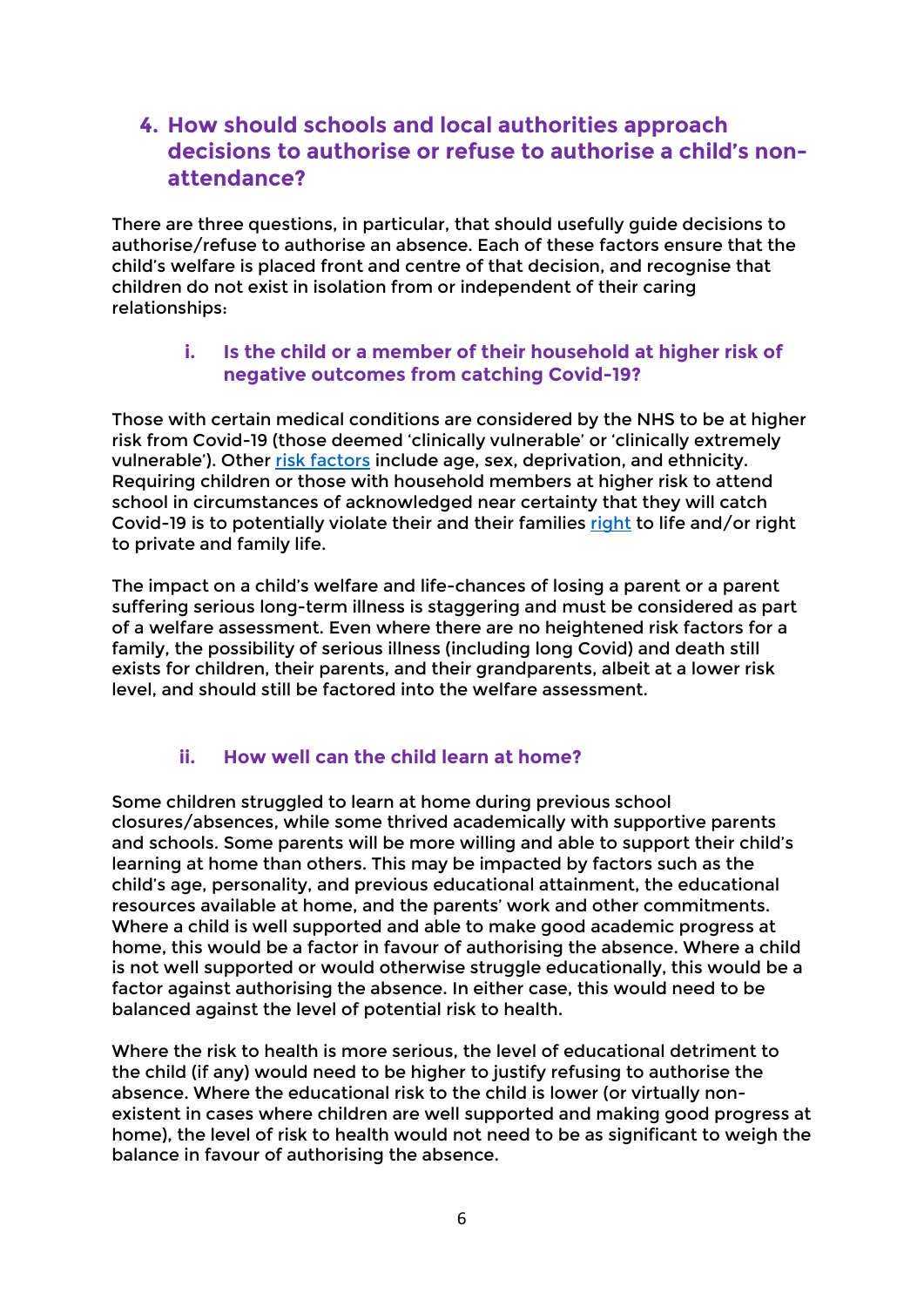#### **iii. Are there any social, mental health or safeguarding concerns?**

Where there are safeguarding concerns for a child, this is likely to tip the balance in favour of attendance, unless the health risk is very high. In the absence of specific safeguarding issues, consideration would need to be given to how well the child can be supported to maintain their social life with their friends, whether in relatively Covid-safe environments such as outdoors or online, and what the impact on their mental health has been or would likely be.

An assessment of the child's best interests should take into account all of these relevant factors together, along with the current infection rate in the community and the level and effectiveness of mitigations in school.

If an absence is authorised, the school and parents should remain in contact and when any of the above considerations changes (whether a lower infection rate, increased mitigations, vaccinations for children, or if the child's education, mental health or general well-being starts to suffer) the best interests analysis will need to be re-visited.

### **5. Challenging a refusal to authorise a child's absence from school**

While schools have legal obligations in relation to attendance and are permitted discretion in whether to authorise an absence, it will be unlawful in some circumstances for them to withhold authorisation. To reiterate, these circumstances include:

- 1) Where it is withheld as part of a general policy of refusing authorisation/leave of absence, rather than an individualised best interests analysis taking into account the child's specific circumstances. Either applying a general policy of refusing authorisation/leave of absence in any circumstance or limiting approval only to cases involving families currently or previously advised to shield is an unlawful fettering of discretion. Each case must be decided on its own merits, in accordance with General Comment No.14, Article 3(1) UNCRC, and the Children Act 1989 (s.1(3).
- 2) In certain circumstances, schools are legally required to authorise absences because the Education (Pupil Registration) (England) Regulations 2006, governing absence recording, must be interpreted in light of the Human Rights Act 1998 and the Equality Act 2010 (see also the Good Law Project's [Guide\)](https://drive.google.com/file/d/1m5hHLm3SeSREyvsAU3sZtSOjK23vANSm/view):
	- a. The Human Rights Act 1998, section 6, prohibits schools and local authorities from acting in a way that is incompatible with the rights contained within the European Convention on Human Rights, including the right to life (Article 2), the right to private and family life (Article 8) and the prohibition of discrimination in relation to the exercise of these rights (Article 14). Where these rights would be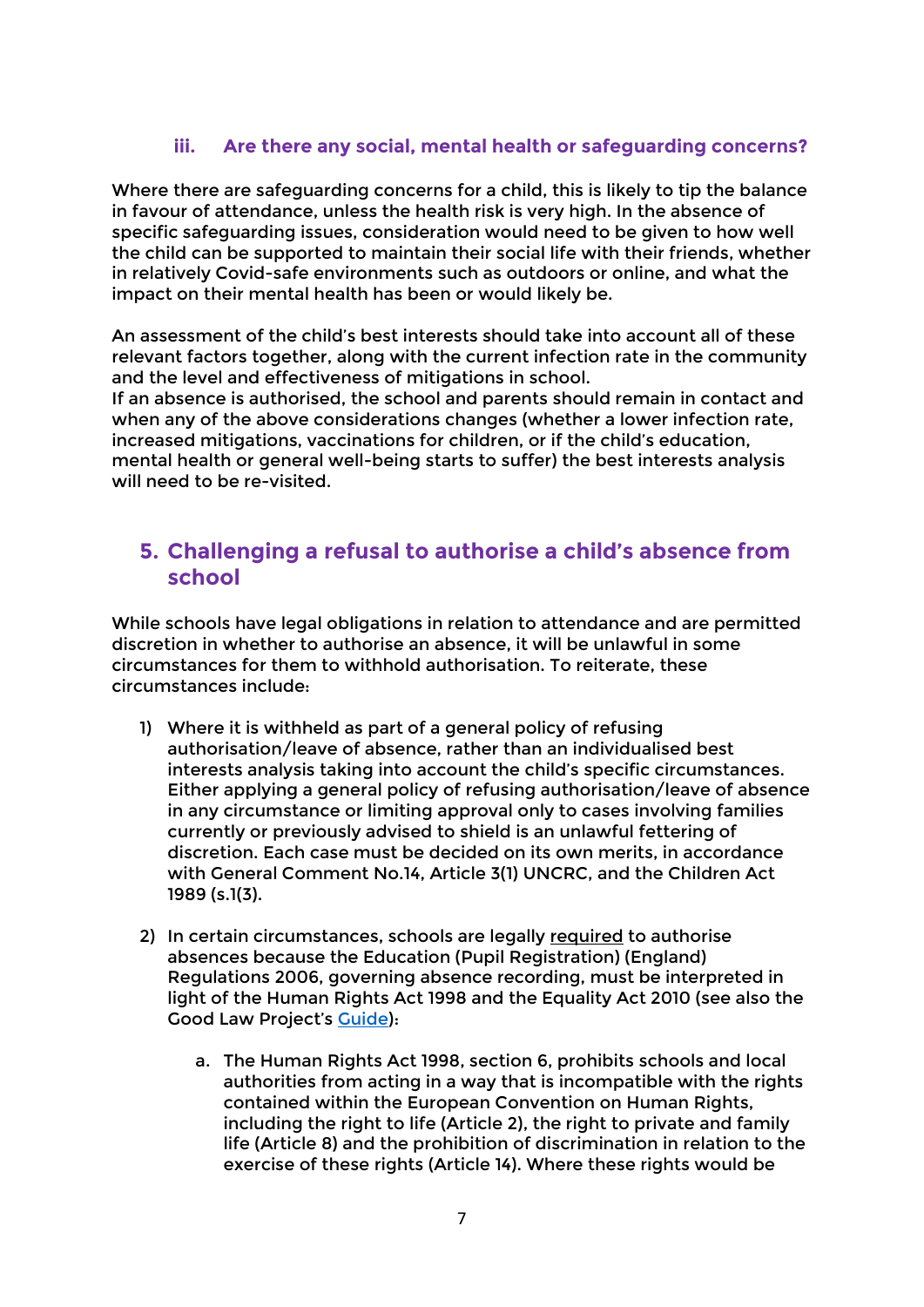endangered by the child's 'inevitable' infection with Covid, it would be unlawful to refuse to authorise the absence.

b. The Equality Act 2010 prohibits discriminatory treatment of people with a 'protected characteristic', including disability, ethnicity, age and sex. Discriminatory treatment includes policies or practices that have a disproportionate impact on people with those characteristics, or subjects them to less favourable treatment, unless that treatment is a proportionate means of achieving a legitimate aim. Requiring a child who is, or has family members who are, at greater risk from Covid due to one of those protected characteristics to de-register or face prosecution for nonattendance constitutes 'less favourable' treatment in this context.

Where a school or local authority has acted unlawfully in either failing to treat the child's welfare as the paramount consideration, fettering their discretion to authorise absences, or failing to authorise an absence in circumstances that constitute a violation of the Human Rights Act or Equality Act, they can be subject to judicial review of that decision.

## **Conclusion**

By putting an assessment of each individual child's welfare at the heart of decisions about whether to authorise attendance, schools would both comply with their legal obligations and foster constructive discussions with parents and children. Many schools and parents have worked well, in the face of enormous fear, pressure and uncertainty to sustain some level of education during lockdown – there's no reason why this can't continue for those children whose welfare dictates they should continue to learn at home in the current circumstances. Forcing children back to school in the absence of a reasoned, individualised, and transparent welfare assessment is reckless, counterproductive, and against the law.

**Nicola Barker and Helen Stalford are Professors of Law, based in the European Children's Rights Unit, School of Law and Social Justice, University of Liverpool. For further details of their work, please contact either [nicola.barker@liverpool.ac.uk;](mailto:nicola.barker@liverpool.ac.uk) or [stalford@liverpool.ac.uk](mailto:stalford@liverpool.ac.uk)**